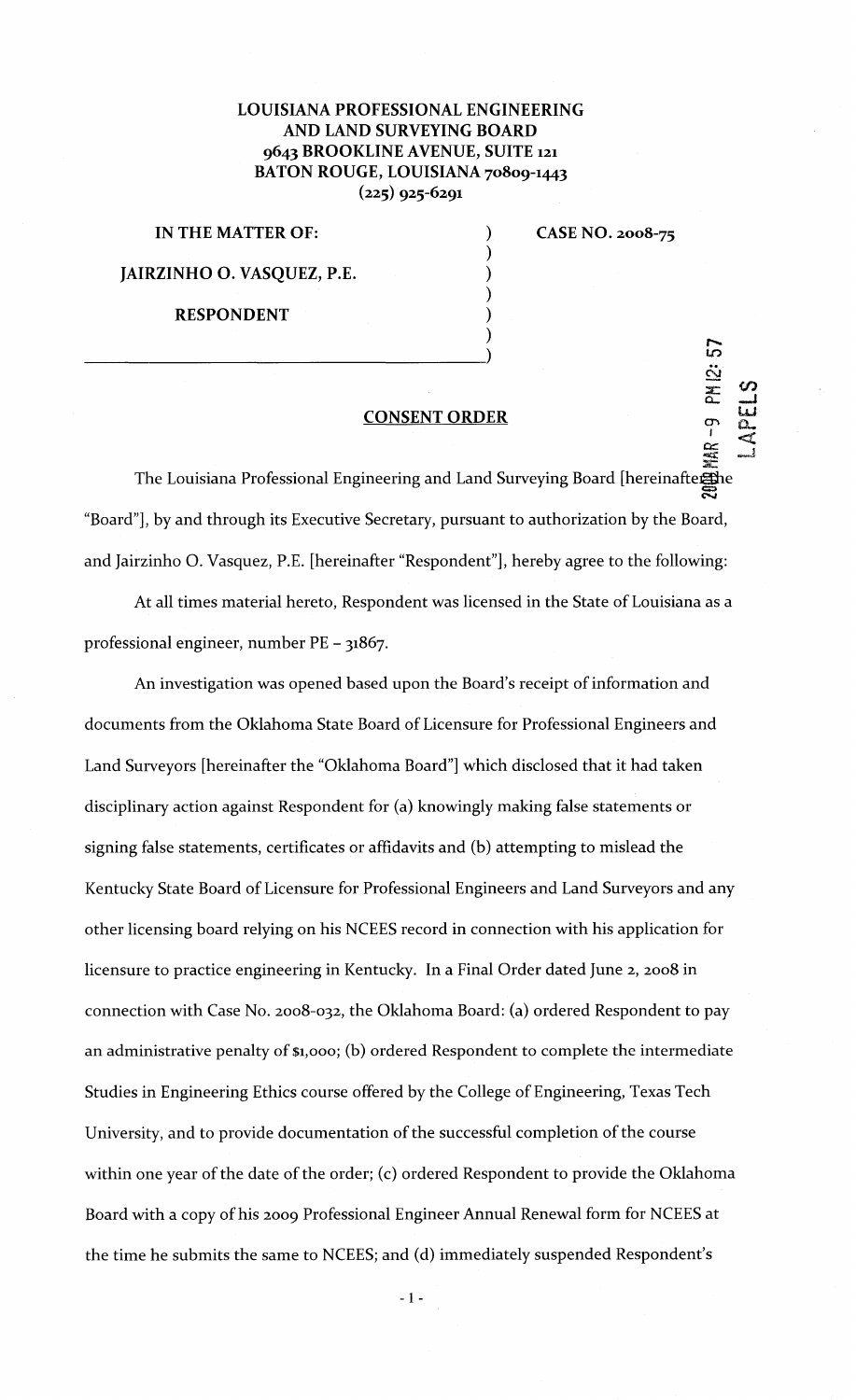Oklahoma professional engineer license until he pays the administrative penalty and provides proof of the completion of the ethics course.

Investigation also disclosed that the Oklahoma Board had previously taken disciplinary action against Respondent for (a) offering to practice engineering in Oklahoma without being licensed as a professional engineer and (b) failing to provide information requested by the Oklahoma Board within thirty days from the time requested. In a Consent Order dated February 28, 2006 in connection with Case No. 2oo6-oos, the Oldahoma Board ordered Respondent to pay a fine of \$500. Respondent contends that (a) he misunderstood this 2oo6 action by the Oklahoma Board to be a "private disciplinary action", as opposed to a "public disciplinary action", and (b) this misunderstanding was the basis for the 2oo8 disciplinary action by the Oklahoma Board.

Additionally, investigation disclosed that on April 4, 2007 Respondent submitted to the Board an Application for Licensure as a Professional Engineer by Comity, affirming thereon that his license to practice engineering had never been the subject of a disciplinary action by any state.

La. R.S.  $37:698(A)(7)$  authorizes the Board to take disciplinary action against a licensee of the Board who has been disciplined by the licensing authority of another state, territory or district of the United States for a matter recognized as a ground for disciplinary action in Louisiana at the time the action was taken. La. R.S.  $37:698(A)(13)$ prohibits licensees from knowingly making or signing false statements, certificates, or affidavits in connection with the practice of engineering. La. R.S.  $37:698(A)(1)$  prohibits fraud, deceit, material misstatement, perjury or the giving of any false or forged evidence in applying for a license. La. R.S. 37:6g8(H) permits the Board to take disciplinary action against persons who violate La. R.S.  $37:698(A)(1)$  and (7), upon a finding of guilt following the preferral of charges, notice and hearing and a majority vote of its entire membership authorized to participate in the proceeding. La. R.S.  $37:698(A)(1)$ ,  $(7)$  and  $(13)$  and 37:6g8(H) were in effect at all times material hereto.

It is undisputed that Respondent (a) was disciplined by the licensing authority of another state for matters recognized as grounds for disciplinary action in Louisiana at the

-2-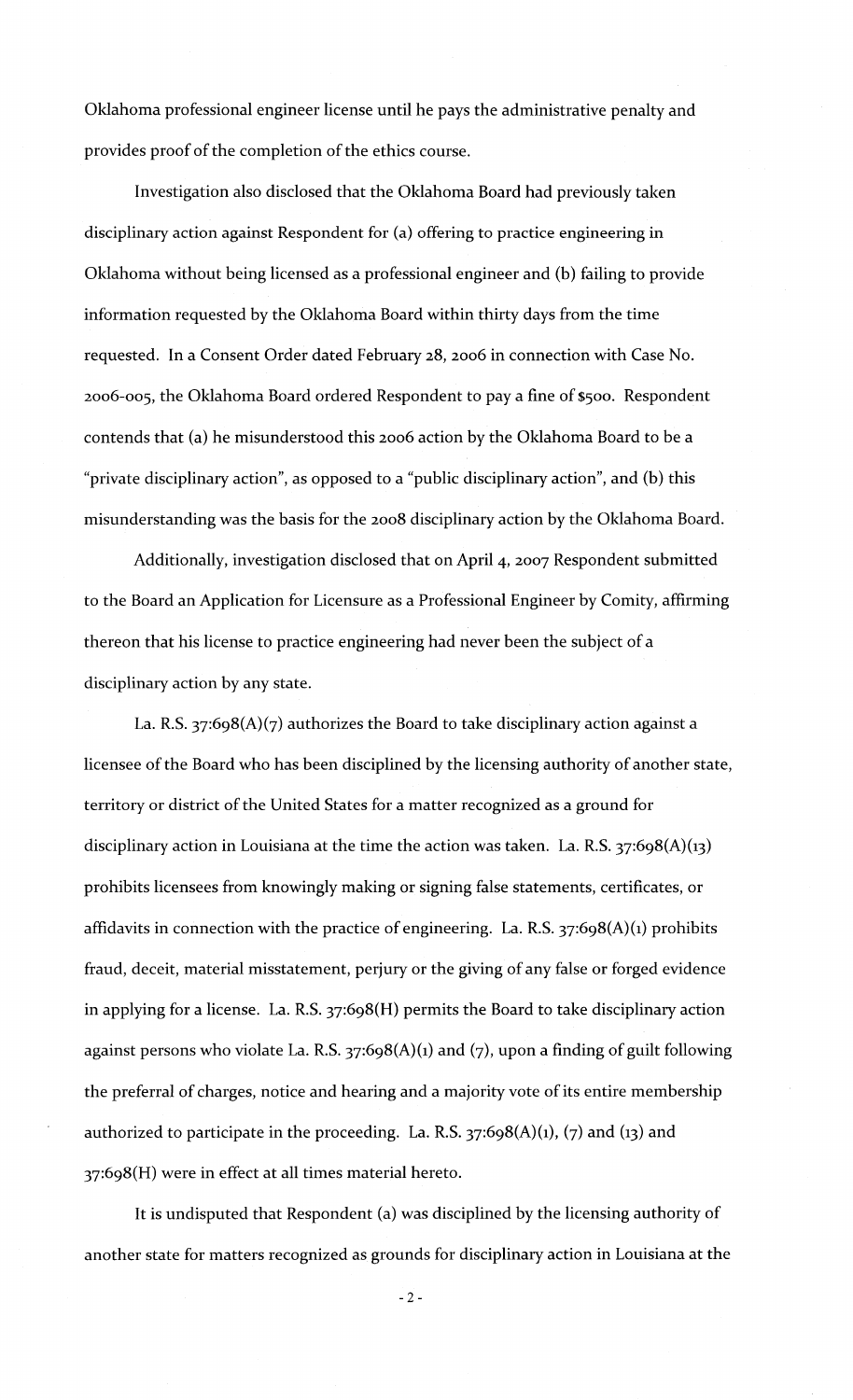time the action was taken and (b) falsely stated on his application to the Board for licensure by comity that his engineering license had never been the subject of a disciplinary action by any state.

By letter dated August 20, 2oo8, the Board gave notice to Respondent that it was considering the preferral of charges against Respondent on the grounds that he may have violated (a) La. R.S. 37:6g8(A)(7), *to wit* La. R.S. 37:6g8(A)(1) and (13), relative to having been disciplined by the licensing authority of another state for matters recognized as grounds for disciplinary action in Louisiana at the time the action was taken and (b) La. R.S.  $37:698(A)(1)$ , relative to fraud, deceit, material misstatement, perjury or the giving of any false or forged evidence in applying for a license.

Wishing to dispense with the need for further disciplinary action and to conclude the instant proceeding without further delay and expense, for the purpose of this proceeding only, Respondent and the Board do hereby enter into this Consent Order, in which Respondent of his own free will consents to the issuance of a Consent Order by the Board, wherein Respondent agrees to (a) pay a fine of two thousand (\$2,ooo.oo) dollars; (b) pay administrative costs of three hundred eighty-three and  $26/100$  (\$383.26) dollars; (c) successfully complete the Board's online Louisiana Laws and Rules Examination; (d) successfully complete the Board's online Louisiana Professionalism and Ethics Examination; and (e) the publishing of this Consent Order on the Board's website and a summary of this matter in the Board's official journal, the Louisiana Engineer and Surveyor Journal, and the reporting of this matter to the National Council of Examiners for Engineering and Surveying (NCEES), identifying Respondent by name.

Respondent admits to violations of the referenced statutes and/or rules regarding (a) being disciplined by the licensing authority of another state for matters recognized as grounds for disciplinary action in Louisiana at the time the action was taken and (b) fraud, deceit, material misstatement, perjury or the giving of any false or forged evidence in applying for a license. Respondent acknowledges awareness of said laws and/or rules and states that he will comply with all applicable laws and rules henceforth. Respondent has been advised of his right to be represented by counsel before the Board and/or to

- 3 -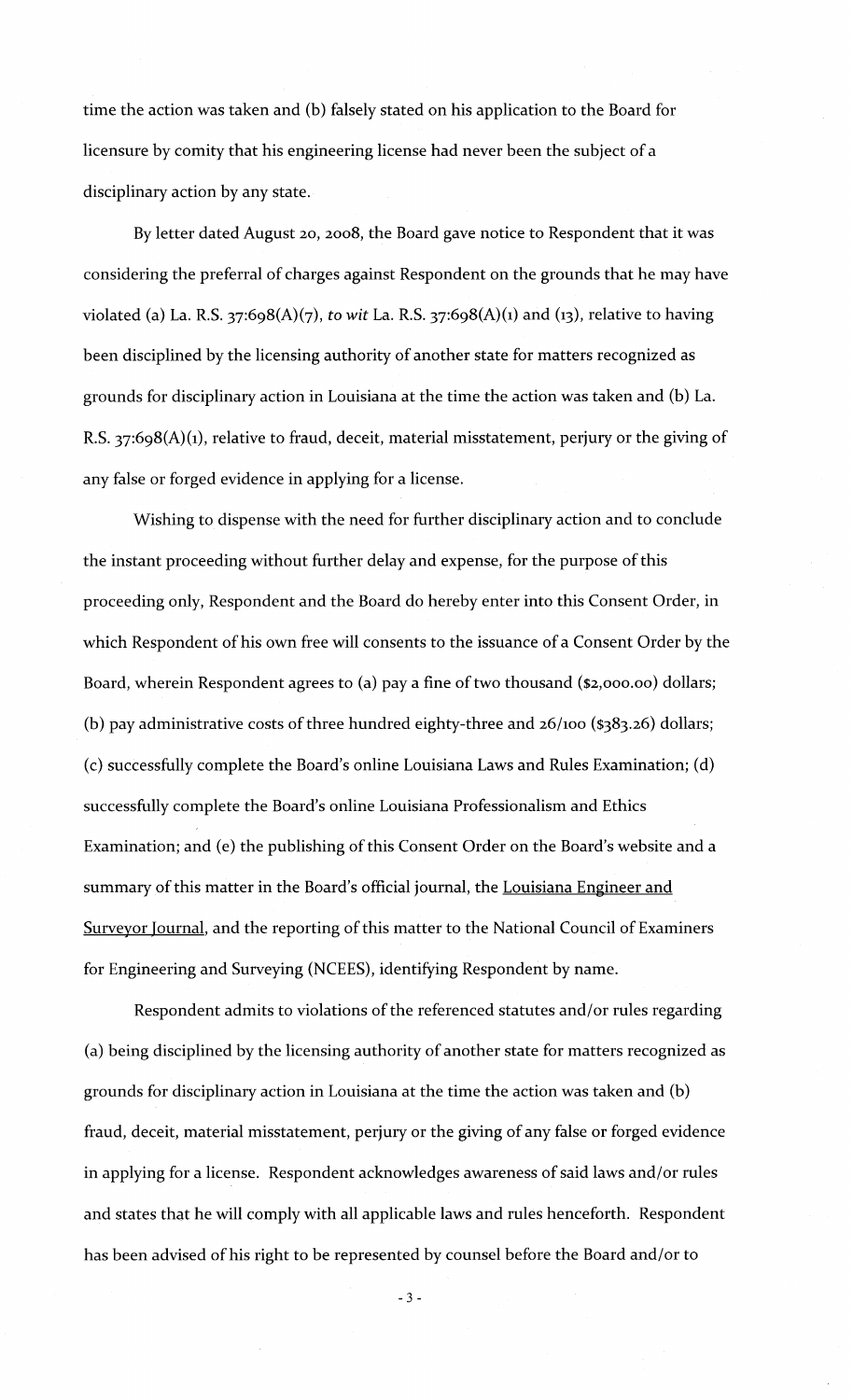appear at any hearing personally or by counsel and present witnesses and evidence in his own behalf, and he hereby waives this right and his right to appeal; and he states affirmatively that he has been afforded all administrative remedies due him under the law.

Therefore, in consideration of the foregoing and by his signing this Consent Order, Respondent does hereby waive his right to a hearing before the Board, to the presenting of evidence and witnesses in his behalf, to Findings of Fact and Conclusions of Law in this case, and to judicial review of this Consent Order.

Respondent hereby represents (a) that he fully understands the meaning and intent of this Consent Order, including but not limited to its final and binding effect, (b) that he has voluntarily entered into this Consent Order and that no other promise or agreement of any kind has been made to or with him by any person whatsoever to cause the execution of this instrument and (c) that the sanctions set forth in this Consent Order do not prevent the Board from taking further disciplinary or enforcement action against Respondent on matters not specifically addressed in this Consent Order.

WHEREFORE, the Louisiana Professional Engineering and Land Surveying Board and Respondent agree that:

1. Respondent shall pay a fine of two thousand (\$2,ooo.oo) dollars, which shall be tendered to the Board by certified check payable to the "Treasurer, State of Louisiana", due upon the signing of this Consent Order; and

2. Respondent shall pay administrative costs of three hundred eighty-three and 26/Ioo (\$383.26) dollars, which shall be tendered to the Board by certified check payable to the Board, due upon the signing of this Consent Order; and

3· Respondent shall successfully complete the Board's online Louisiana Laws and Rules Examination with a score of go% or higher and return it to the Board within sixty (60) days of the effective date of this Consent Order; and

4· Respondent shall successfully complete the Board's online Louisiana Professionalism and Ethics Examination with a score of 90% or higher and return it to the Board within sixty (60) days of the effective date of this Consent Order; and

-4-